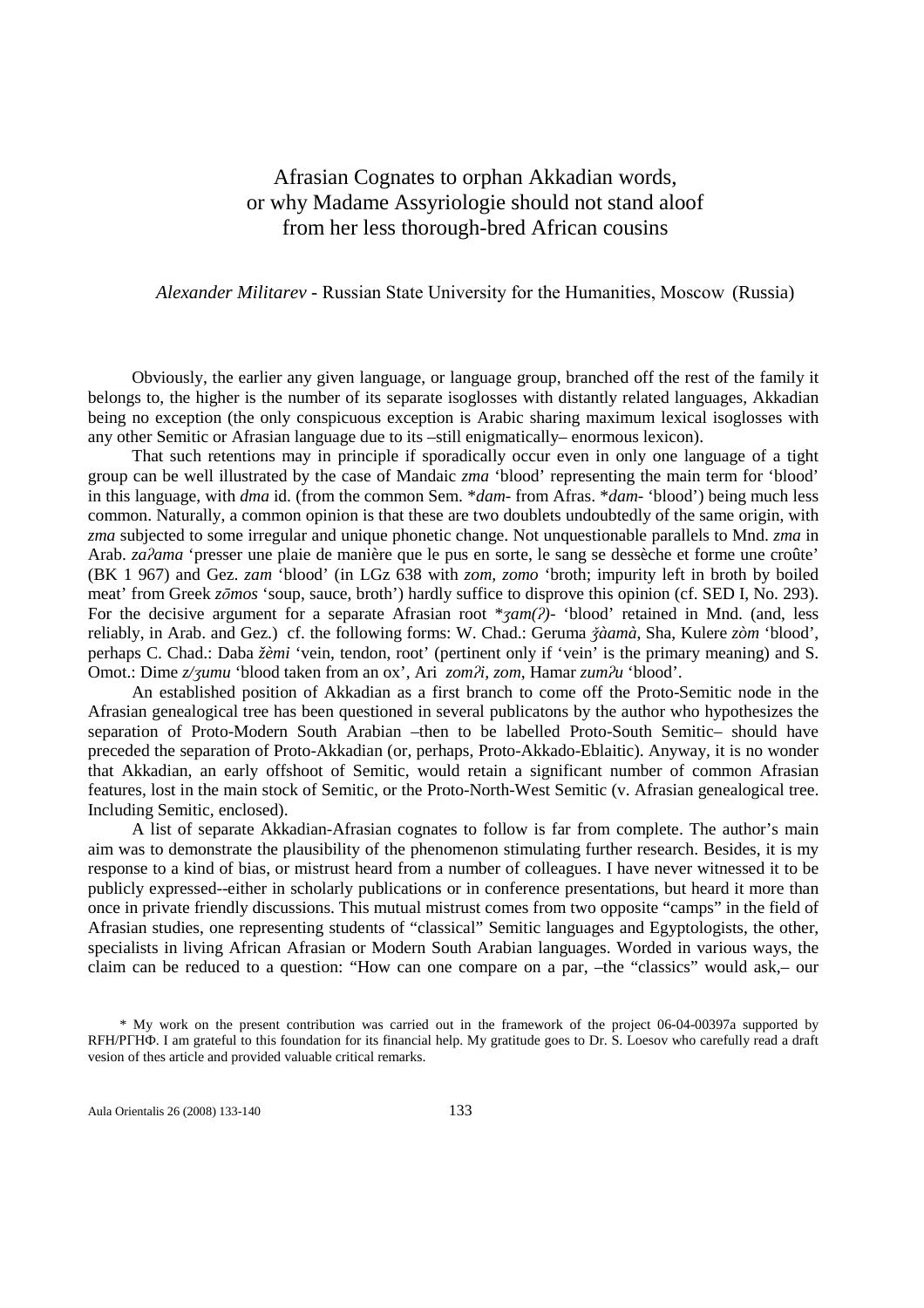ancient languages, with their venerable written monuments, fixed literary norm and developed means of expression, to those fugitive normless idioms full of dialectal and whatnot other if arbitrary variations?" "How can you compare on a par, –echoed the field linguists,– the living speech I've heard so many times and have a precise high tech record of, to those reliquiae of dead languages with their often arbitrarily interpreted texts, some written in symbols rather hiding than revealing the phonation of real speech?" In the present paper, I have tried to show how evidence from both sources, literary extinguished languages and unalphabetic living ones, whatever incomplete and imperfect each of these sources might be in its own way, can complement each other, the very fact of regularity in phonetic correspondences and coincidence or affinity in meaning being an arbiter confirming the authenticity of data compared.

The examples having no references to a lexicographic source are taken from the Afrasian database compiled within the "'Evolution of Human Languages"' project, supported by the Santa Fe Institute.

Examples follow in the Latin alphabetic order (as for specific Semitic consonants,  $h$  is placed after *g*; ḳ, after *k*; *š* and ṣ, after *s*).

1. Akk. *abullu* 'door, gate' (similar Hbr. and Aram. forms are considered Akkadisms) // Afras. \**(*ʔ*a-)bVl-* 'door': W. Chad. \**HVbil*- 'door': Sayanchi ḅ*îl*, Burma ḅ'*l*, etc.; C. Cush.: Khamir *bila* 'door', Qwara *bela* 'window, hole'; E. Cush.: LEC: Oromo *balbala* 'door'.

2. Akk. *alû* (*elû*) 'bull (as a mythological being)' implying either \*ʔ*alw*- or \*ʕ*alw*-, with a parallel in Tgr. ʔə*wal* or ʕə*wal* 'young of the elephant' (cf. LH, 477); for \*ʕ*alw*- cf. Syr. *ya*ʕ*l*ā 'unicornus, rhinoceros' (Br., 305) // Afras. \*ʔ*Vlw*- ∼ \*(ʔ*V-)wVl-* 'elephant; rhinoceros': Berb. \**Hi/alw-* 'elephant': Ghat *alu*, Ahaggar *êlu*, pl. *êlw*ā*n*, Ayr *il*ə*w*, pl. *ilwan*, E. Tawllemmet *el*ə*w*, Zenaga ə*žih* 'elephant'; (?) C. Chad.: Musgu ā*lí* 'giraffe' (semantically debatable); E. Cush.: LEC: Somali *wiyil*, Rendille *we*ǯ*el* 'rhinoceros'; S. Cush.: Dahalo *w*ā*la* 'rhinoceros'.

3. Akk. *aw*ī*lu* 'person' // Afras. \**(HV)wil*- 'child; the born one': Berb. \**wil-t* 'daughter': Ahaggar *ul-*ə*t*, Nefusa *illi*, E. Numidian *wl-t*; E. Chad.: Mokilko ʔ*ùuló* 'son, child', Somrai *w*ī*l* 'child'; E. Cush.: LEC: Somali *wi(i)l* 'boy', *wáláal* 'brother; sister', Rendille *walal* 'brother', Boni *w*ɛɛ*l* 'child', HEC: Sidamo, Kambatta *il-* 'to give birth', S. Cush.: Asa *ille-to* 'daughter'; N. Omot.: Ometo *yel-* 'to give birth', *ulle* 'child'.

4. Akk. *bibbu* 'wild sheep' (in SED II No. 54 compared to Tgr. *buba* 'koodoo antelope') // Afras. \**bV*ʔ*bV*ʔ*-* 'k. of antelope, wild sheep or goat': W. Chad. \**bV*ʔ*bV*ʔ-: Sura *pàab* 'gazelle', Angas *bwop* 'hegoat', Tangale *bobo*, Bele *bò*ḅ*ò,* Gera *bobbi* 'duiker', etc.; S. Cush.: Qwadza *ba*ʔ*-uko* 'bush duiker', Dahalo bába?-ááni 'bushbuck'.

 5. Akk. *bib*ē*nu* 'head', 'side of head', 'septum of the nose' // < Afras. \**bin(bin)*- 'head with hair': Omot.: Ongota *bine* 'head; hair'; Wolayta *binnana*, Malo *binnanna*, Dawro, Gamu *binana* 'hair' [] The Akk. term quoted as 'temple' is compared to Wolayto *binnana* in Bl. Omot. No. 36.3.

6. Akk. *birtu* 'fortress, palace' (similar Hbr. and Aram. forms ara likely Akkadisms) // Afras. \**bir*- '(fortified) house, settlement'; W. Chad.: Hausa bírní 'town', Pa?a mbura, Siri bəri, Buli əber 'place', Fyer *bur* 'house', C. Chad.: Mandara *br*ὲ, Zaghawa *b*ə*ré* 'house', Gude *vira-n*, Gudu *vúrá-*č*ü*, Nzangi *v*Œ*rà-*č*i*, Mwulien *vùrá*, Bachama *vura-to* 'town'; E. Cush.: LEC: Oromo *boroo* 'back of house'.

7. Akk. *damdammu (damd*ā*mu, dadd*ā*mu)* 'a mule' // Afras. \**dam(Vr)*- 'kind of equid': (?) Berb.: Zenaga *d*ə*mma* 'mehari camel' (the isolated Zenaga term makes this comparison doubtful, though as for the meaning difference, it should be noted that there are several similar Afras. terms combining an equid and a camel; I can imagine no other common feature responsible for this association, but their common function as a pack-animal as early as on the Proto-Afras. level); (?) C. Chad.: Buduma *démde* 'colt, foal', (?) E. Chad.: Kera *g*Œ*dàamò* 'horse' (if <\**gV-dVm-*); E. Cush.: Afar *daami* 'zebra', LEC: Somali *dàmèer*  'male donkey', Baiso *demer* 'ass'. Cf. HSED, 641: Akk.; Berb. (Ayr *ed*ə*mi* 'mule'; a mistake: it is 'gazelle'); Kera; Afar.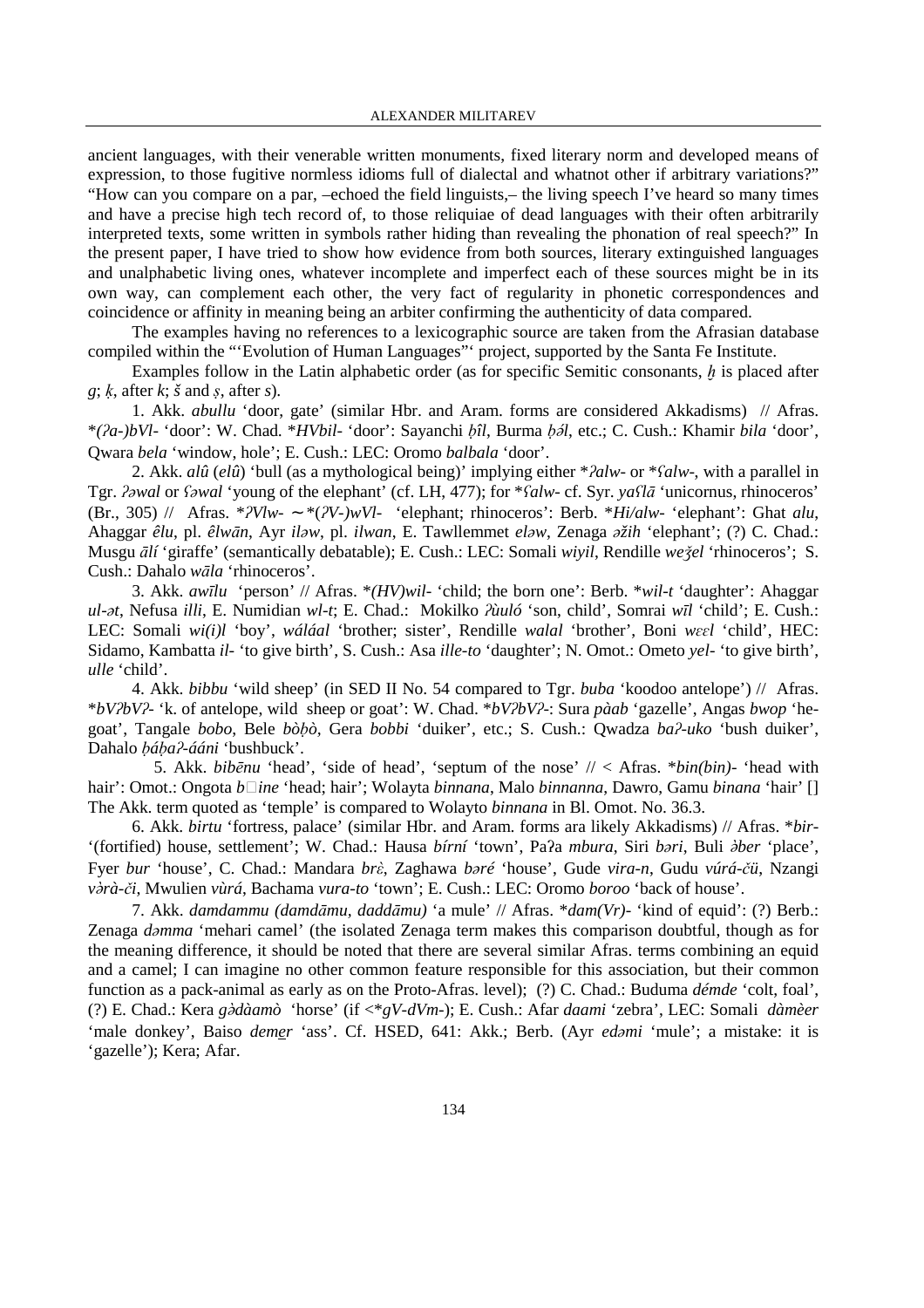8. Akk. *dapar*ā*nu* 'juniper' (isolated Ugr. *dprn* id. may be a cognate or an Akkadism) // C. Chad. \**daPVrVn*-: Nakatsa *dav*'*rna* 'acacia', Mada *édèvlè*ŋ (-*vl*- < \*-*vr*- is regular) 'Zyziphus abyssinica'.

9. Akk. *daššu* (*taššu*) 'buck (said of gazelles and goats)', traditionally related to Sem. *\*tayš-* 'hegoat' // Afras. \**days*- (otherwise *day* $\hat{c}$ - or \**day* $\hat{s}$ -; reflexes of these three sibilants eather merged as in Akk. or not yet specified as in Beja and Omot.) '(buck of) gazelle or goat': N. Cush.: Beja *deeš* 'young gazelle'; N. Omot.: Wolayta, Gamo, Kullo *dešša*, Basketo *deyšše*, Haruro *deyše*, etc. 'goat'. [] Cf. SED II No. 231, with a discussion on less reliable Semitic parallels to the Akk. term; cf. also Bl. Beja Fauna, 8-9, relating Beja, Omotic and Akk. (as well as Sem. \**tayš-*, which is rather a different root).

10. Akk. *erû, werû* 'copper' // C. Chad.: Mandara ʔ*ìrè*, Malgwa *íi*ŕ*a*, Mada *ará*, E. Chad.: Jegu ʔ*árró* 'iron'.

11. Akk.  $e/ur^2$  (fish) spawn' // Afras.  $*(\lambda i\cdot)wV^2$  ish spawn, kind of fish': Eg.  $\eta\eta\cdot t$  'part of fish' Med.; W. Chad.: Hausa *ùùrii* 'k. of fish', (?) C. Chad.: Zime *wùráhù*ʔ 'k. of fish' (*Polypterus bichir*), E. Chad.: Ndam *ere* 'fish'; Omot.: Gimirra *oru*, Sheko *oru-s*, Dime *or-*č*o* 'fish'.

12. Akk. *giru, girru* 'fire, deity of fire' (with a tenable cognate in Arabic ǯāʔ*ir-,* ǯ*ayy*ā*r-* 'heat in the body, fever, fire' and a problematic parallel in Gur. \**mag'ara* 'burn') // Afras. \**gir*- 'fire': (?) Eg. ḏ*r* 'fire' Gr. (related, if  $\langle \text{*}gir \rangle$ ; W. Chad.: Hausa *gúura* ` 'make fire' (cf. Dera *gárgàt*, Maha *girgir*, C. Chad.: Tera *g*ç*rg*ç*r*, Bura *g*ɨ*rg*ɨ*r* 'hot' belonging here or to No. 13); E. Cush.: Saho, Afar *gira* 'fire', HEC: Sidamo, Hadiya *giira* 'fire', *giir-* 'burn', Darasa, Kambatta *giira* 'fire'.

 13. Akk. *gur*ā*ru* 'hot ash' // Afras. \**g*ʷ*a(*ʔ*)ir*- 'ashes, embers' (seems to be a separate root as early as on the Proto-Afras. level, though eventually related to No. 12): W. Chad.: Angas *kur* 'ash', Guruntum *gwàr-an* 'charcoal', *gàgár* 'soot'; S. Cush.: Alagwa, Burunge *giliru* (one wonders if Iraqw *gilli* belongs here) 'embers'.

14. Akk. ḫ*ab*ū*tu* 'hoe' // Afras. \*ḫ*Vbu*ʔ- 'kind of hoe, to hoe': Eg. ḫ*b*ȵ 'dig, till' Pyr.; W. Chad.: Hausa *gwábà* 'haft (e.g. of a hoe-handle)', Bokkos *hùbe-n* 'hoe', Gera *gúbà* 'hoe-handle', etc., C. Chad.: Bura *hibu* 'a worn hoe', Daba *hùv* 'to hoe, cultivate', E. Chad.: Toram *gub* 'small hoe'.

15. Akk. ḫ*arù* 'palm sprout' // (?) C. Chad.: Musgu ḥ*urai* 'Deleb palm', Zabata *hurei* 'plant sp.'; S. Cush.: Iraqw *huray* 'Borassus palm'.

16. Akk. ḫ*ašû* 'thymian' // Afras \*ḫ*asay*- 'kind of grass, herb': Eg. ḫȵ*sy-t* 'medicinal herb' Med.; W. Chad.: Hausa *g*ā*sà-ya* 'grass', Zaar *gwas* 'a common herb', E. Chad.: Bidiya ʔ*àwso*, Sokoro *ùss*ī 'grass'.

17. Akk. *ig*ā*ru* 'wall' (usually considered a Sumerism; similar Aram. and Arab. forms must be Akkadisms; there are also Mod. Eth. terms reconstructable as  $*g^{\nu}ar$ - meaning 'back of the house', which, unless Cushitisms, are eventually related) // Afras.  $*(\lambda i-)g\$  a\lambda r : Eg.  $d\lambda r$  'part of house' MK,  $d\lambda r$  'wall', ḏ*ry-t* 'dwelling' Gr.; Berb. \**gVrur*- 'enclosure, wall, yard': Adghaq *a-grur* , Ahaggar *a-gror*, Qabyle *agrur*, Canarian *ta-goror*, etc.; W. Chad.: Hausa *gàr*ī 'village, town', *gárgár*ô 'low wall or mount', Dera *gárú* 'town-wall', Pa*ʔa gàru* 'stone wall', C. Chad.: Mbara *gúru* 'enclosure', Logone *gáura* 'shed', etc., E. Chad.: Jegu *géer* 'hut, village', Birgit *gìr* 'house', Dangla *gèr* 'compound', etc.; N. Cush. Beja *ga*ʔ*ra, gaar*ʔ*a* 'yard', E. Cush.: LEC: Somali *gu(u)ri* 'house', Oromo *goorroo* 'wall', HEC: Burji *goore*, Darasa *goo*ʔ*re* 'shed', S. Cush.: Iraqw *gâr*ʔ*ai* 'wall of the verandah' (the two latter forms may be metathetic <\*ʔ*V-g*ʷ*ar-*).

18. Akk. *ilku* 'waist, posterior (lower part of Siamese twins' body) // Afras. \**lVk*ʷ- 'hip, posterior': Berb.: Ayr *t*ə*-l*5*nkaw-t* 'tail'; C. Cush.: Bilin, Khamir, Qwara, Dembea *lik*ʷ, Khamta *luk*ʷ, Qemant *läk*ʷə 'leg, hip', E.: Saho, Afar *lak-* 'hip, thigh, leg', LEC: Oromo *luka*, Arbore *lukk,* Gidole *lukk*ɛ*-to*, etc., HEC: Sidamo *lekkee*, Hadiya *lokko*, Kambatta *lokka-ta* 'leg, hip', S. Cush.: Dahalo *luka* 'thigh'.

19. Akk. *kibtu* 'wheat' (likely related is Tgr. *käbä* 'Getreidebrei' LH, 411), certainly not a Sumerism as it is often claimed // Afras. \**kabb*-, var. \**kib*- 'kind of cereal, wheat': Eg. *t*<sub>j</sub>*bb* 'ear (of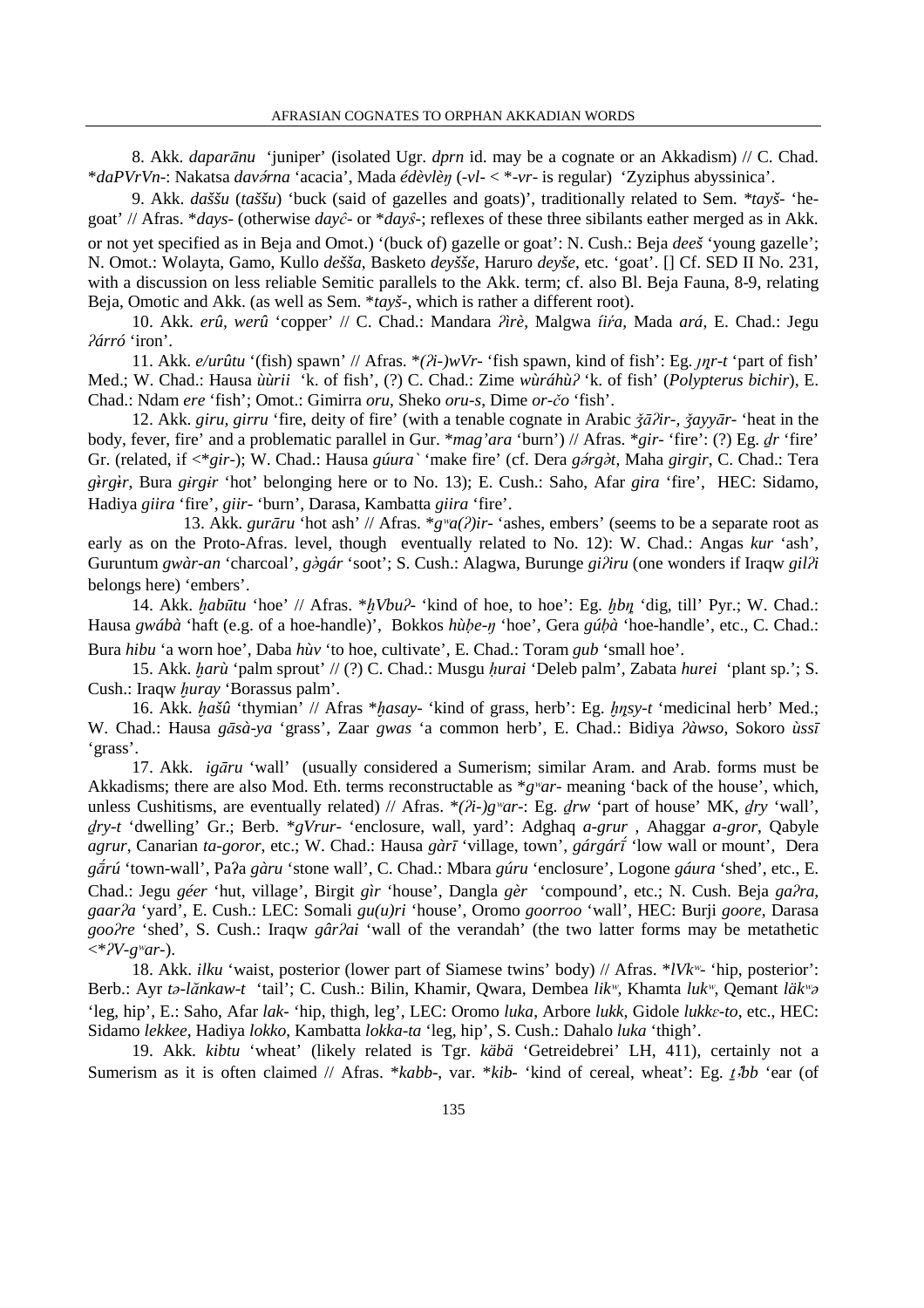cereals)' Gr.; Berb.: Ahaggar *a-k*ə*bbu* 'nucleus, stone (of fruit)', Ayr, E. Tawllemmed *ek*5*bb* id., *tek*əbbəkəb-t (redupl.) 'ear of certain plants (wheat, etc.)'; W. Chad.: Hausa *kubewa* 'okra' (cf. Gwandara, Galambu, Pero *kàppu*, Bolewa *kapp* (-*pp <\*-bb*) 'to plant, sow', Tangale *kaabe* 'to sow'); E. Cush.: LEC: Konso *kapp-a* 'wheat' (-*pp*- <\*-*bb*-; acc. to PEC, 57, from \**gazb*-, which is unlikely), Dasenech *kabbo* 'unleavened bread', Dullay: Dihina *kapo*č*a* (<\**kab-Vt*-) 'barley'; S. Omot.: Dime, Ari *k*ə*bb* 'maize, corn'.

20. Akk. *kukkullu* 'basket' // Afras. \**kVkul*- 'kind of vessel' (<\**kulkul*-, redupl. < Afras. \**k*ʷ*alay-*  'vessel, pot, gourd'?): W. Chad.: Tangale kukul 'cooking pot', E. Chad.: Sokoro kókolo id., C. Chad.: Musgu *k*e*k*ē*le*, etc. 'basket'; S. Cush.: Qwadza *kakul-eto* 'half-calabash'.

21. Akk. *kumû* 'waterfowl (pelican?)' // W. Chad. \**kwam*-: Hausa *kwa'mma*, Montol *kieum*, Gerka *kuom* 'guinea fowl', Sura, Angas *kwoom* 'grey partridge', Mupun *kwóm* 'bush fowl'.

22. Akk. *kupp*ā*tu* 'building' // Afras. \**ku(*ʔ*a)p-* '(part of) building': Eg. *k*ȵp 'house' MK (relevant, if <sup>-η</sup><sup>-</sup> reflects \*-?- or stands for the *-a-* vowel); W. Chad.: Hausa kàfē 'hut', Gejí kópya, Zul kópya shelter', C. Chad. *\*kup*-: Tera *k*ə*ba*, Fali (Muchella) *kuvu* 'house', Gude *kùvá*ʹ 'hut, room'; S. Cush.: Burunge *ka*ʔ*afu*, Qwadza *ka*ʔ*af-uko* 'door, gate'.

23. Akk. *kuppu* 'water spring' // C. Chad.: Gaʔanda *kufa* 'river', Chibak *kufa*ˋ 'lake', etc. (cf. also E. Chad.: Mokilko *kóppé* 'swim').

24. Akk. ḳ*abú* 'to say' // Afras. \*ḳ*ab*- 'kind of speaking': W. Chad.: Tangale *k*ɛ*bí* 'to name', Polchi *ká*ḅə 'to answer', E. Chad.: Ndam *k*'*ba* 'to talk', E. Cush. Somali ḳ*ab*ḳ*ab*- 'shout' (n.).

25. Akk. ḳ*ar*ū*ru* 'drying' // Afras \*ḳʷ*arVy*- 'dry': Berb. \*ḳʷ*ar*- 'dry': Ahaggar *i*ɣ*ar*, Ghadames ə*qqur*, Izdeg *qqar*, etc.; C. Chad.: Mbara *kìwírì* 'dry season', E. Chad.: Bidiya *karay* 'to make dry (cereals, land)'; E. Cush.: LEC: Oromo ḳ*or*ā 'dry' [] Mod. Aram. (Urmian) ḳ*ayr*- 'dry', quoted in one obscure source is hardly enough to propose a Sem. etymology for the Akk. term. The latter could be compared, with a meaning shift, to Sem.\**k<sup>w</sup>irr*- 'cold' (Hbr. *kor*, Arab. ku/irr-,Tgr. kwairr, etc.) if not for the above Afras. parallels with a full meaning coincidence; the ultimate connection between Afras. \* $k^{\nu}arV$ y- 'dry' and Sem. \*ḳʷ*irr*- 'cold' (< Afras., if E. Cush.: LEC: Oromo ḳ*orra* and HEC: Sidamo ḳ*orre* 'cold' are not Semitisms) is possible.

26. Akk. *lillânu (lilliannu, l*ā*lânu)* 'grain at its highest growth' (<*\*laylay-an-*, redupl., with *-an*  suffixed?) // Afras. *\*lay/w-* ∼ *\**ʔ*Vl(l)-* ∼ *\*w/yVlal-* 'k. of corn': Eg. *iny-t* 'date seed' Med. (related, if <\**yVlVy*); Berb.: Ghadames *ileli* 'millet', Nefusa *ill-an* (pl.); Zenaga *ill-en* (pl.) 'sorgho'; W. Chad.: Bolewa *yala*, Dera *yila* 'corn, grain', C. Chad.: Lame-Peve *lo* 'okra', E. Chad.: Birgit *wèyál* 'seed', Mokilko ʔ*ulo* 'grain', Bidiya, Dangla *luw*-, Migama *lúwáw* 'to sow'; N. Cush. Beja *óli* 'roasted wheat', E. Cush.: Saho, Afar *iláû* 'corn, wheat', HEC: Burji *álo* 'millet', Dullay: Harso *wolalla* 'sorghum'; N. Omot.: Koyra *allo* 'millet', S. Omot.: Ari, Hamer *uula* 'maize, corn'.

27. Akk. *ludû*, an administrative designation of a field (probably a field, on which specific work obligations have to be performed); cf. Arab. *lad–dat-* 'jardin couvert de verdure et de fleurs' BK 2, 982 (semantically questionable) // < Afras. \**lud*ʔ*/w/y*- ∼ *\*ladd-* ∼ *\*lV*ʔ*Vd-* 'plot of land (with a special status or designation)': Eg. j.*d.t* 'k. of field, track of land' MK, .*dw-t* 'cattle pasture' 19 Dyn. (related, if < \**lV*ʔ*Vd*); E. Chad.: Jegu *lóód* 'field'; E. Cush.: Oromo *laddaa* 'one person's area, property'. [] Cf. HSED, No. 1633: Jegu; Eg.; Oromo.

28. Akk. *m*ē*su* 'kind of tree' // Afras. \**mi*ʔ*VS-* 'k. of tree': W. Chad.: Sura *m*ὲ*s*, Gerka *miši*, etc. 'locust bean', Chip *m*ɛ*s* 'mahogany', C. Chad.: Logone *mes*ā 'tamarind'; E. Cush.: HEC: Burji *mi*ʔ*eesaa* 'cedar'.

29. Akk. *maš*āʔ*u* 'to rob' // Afras. \**masi*ʔ- 'to take away, steal': W. Chad.: Hausa *amsa* 'take away', Sha *mus* 'take', Kulere *mus* 'take, receive', E. Chad. \**m*ā*/*ī*s*- 'steal': Migama *m*Y*sò*, Bidiya *miis*, etc.

30. Akk. *nuballu* (<\**mu-ball*-?) 'eagle's feather' // Afras. \**ball*- 'feather': Berb.: Nefusa *t*ə*-bulbul*ə*t*, Mzab, Wargla *t-bulbul-t* 'feather'; E. Cush.: Afar *bal* 'feather', LEC: Somali *baal*, Oromo *baala*,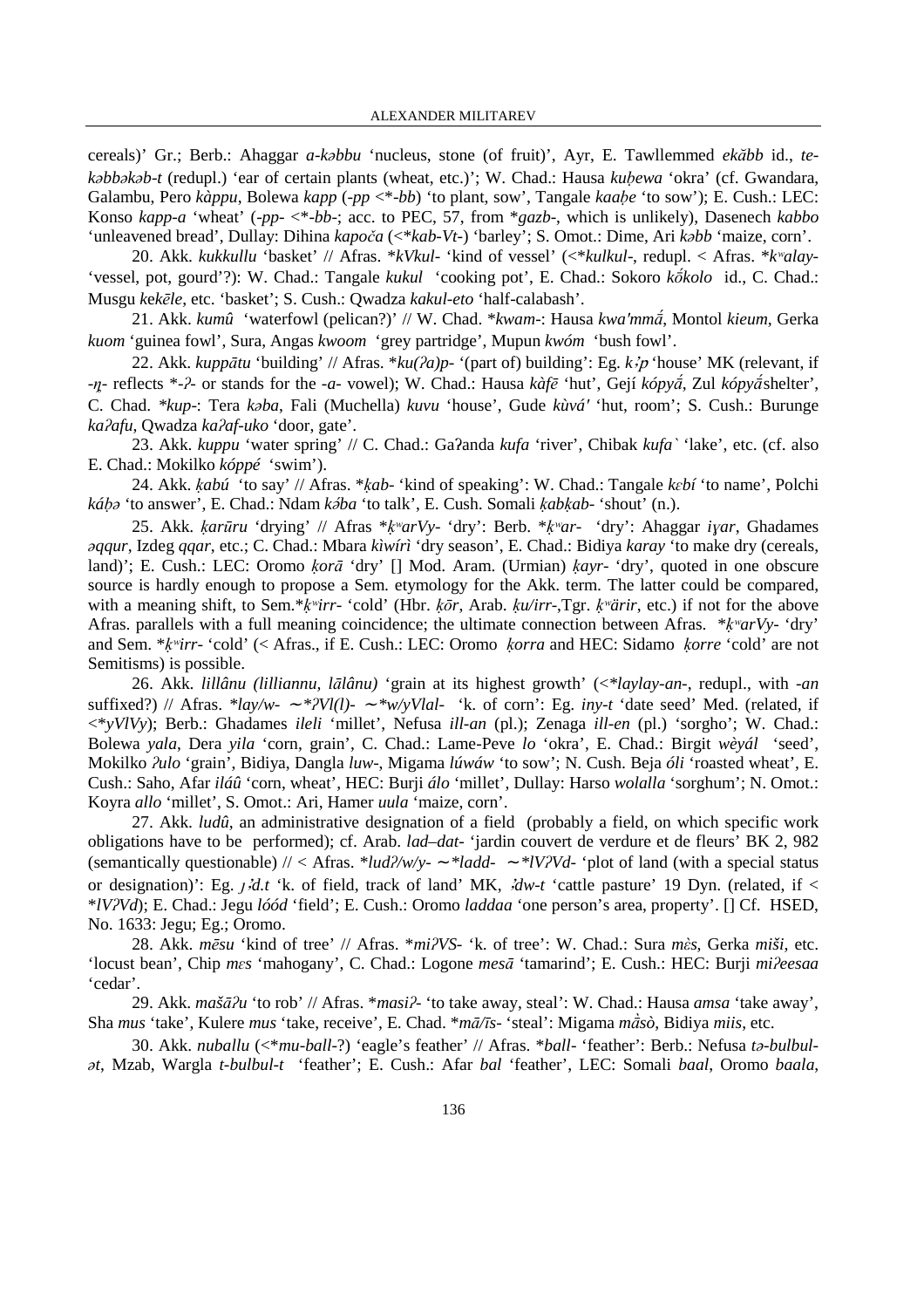Baiso *baale*, Konso *balla* 'wing', HEC: Sidamo *balle*, Hadiya *balla*ʔ*e*, Burji *baalle* 'feather'; N. Omot.: Kafa *baaloo* 'feather'.

31. Akk. *pašku* 'log, splinter' // Afras. \**pasVk-* 'piece of wood, stick': Berb.: E. Tawllemmet *i-f*ə*sk*ə*n* 'stick (in bull's nostrils)', Semlal *i-f*ə*sk-*ə*n* 'furniture' (both pl.); W. Chad. \**pasuk*- 'arrow': Karekare *fàskú*, Bolewa *pw*əč*o*, Dear *pék*, Pero *pú*ǯ*ùk*, etc.

32. Akk. *pelû* 'egg' // Afras. \*ṗ*il(*ʔ*)*- ∼ \*ṗ*ul*ṗ*ul*- 'egg': W. Chad.: Ngamo ḅ*ila* 'egg', C. Chad.: Banana bolo<sup>7</sup>á 'egg shell'; E. Cush.: HEC: Burji *bulbul-é*, Yaaku *bolbolî?*; N. Omot.: Male *būla*, Wolayta *pupuliya*, etc., S. Omot.: Hamar *būla* 'egg' [] Compared in EDE II, 68 with the comment: "...Ometo \* $\dot{p}$ ...is difficult to explain from AA \**b*" (Afras. \**p* is not accepted).

33. Akk. *p*ī*ru*, *p*ē*ru* 'elephant' // Afras. \**payar-* <sup>∼</sup> \**paray-* 'elephant' (likely < 'horned animal' < 'horn'*,* cf. W. Chad.: Warji *parái*, Kariya *pár*, Miya *àpár, ipìr* 'horn'; E. Cush.: Yaaku *puria*ʔ, pl. *puriain* 'rhinoceros'; N. Omot.: Shako *fära* 'horn'): W. Chad.: Hausa *fyár-mà* 'a young female elephant', C. Chad.: Margi *pir*, Sukur *nvr~i* (< \**n-pVri*) 'elephant' [] The Akk. *p*ī*/*ē*r-* is different from *p*ī*lu* id. < Sem. \**p*ī*l-* ∼ *\*palpal-* 'elephant' < Afras. *\*fil*- 'elephant; aardvark': C. Chad. \**Pil-*: Bura *pili-ngir* 'aardvark' (*ngir* describes large number of people or birds sitting in one place)*,* Podoko *filá* 'elephant'; S. Cush.: Iraqw *fila*, Alagwa *fili*, Burunge *filu* 'aardvark'. Cf. differently in Bl. Eleph., 196.

34. Akk. *sam*ī*du* 'spice plant, vegetable groats' // C. Chad.: Zime-Batna *sám*ḍ*a*, E. Chad.: Somrai *sémd*ē 'k of grass'.

35. Akk. *sâru* 'dance' // Afras. \**cVwar-* 'dancing and playing': W. Chad.: Dwot *s*ə*r* 'to dance', Guruntum *s*àr, Ngizim *sùwàr*<sup>*i*</sup> 'a dance', Gera *sòrì* 'playing'.

36. Akk. *šak*ā*ku* 'to harrow', *šikkatu* 'harrowed land' (cf. Sab. *s1kt,* a proper name in: ʔ*hl* ḥ*r*ṯ *s1ktn*  Conti Rossini, 195; my interpretation of *s1k-t* as 'plough' or 'harrow' and the whole context as 'folk ploughing with a plough or harrow' is highly hypothetic) // Afras. *\*skk, \*swk, \*skw/y/*ʔ 'to cultivate, to hoe and sow': Eg. *sk*<sup>ȵ</sup> 'to plow', *s*ṯ*y* 'to sow' Pyr. (*<\*sVkV*ʔ*/y*); W. Chad.: Hausa *škà* 'to sow (i.e. place seed in ground and cover with soil)', Sura *sak* 'to hoe, plow', Tangale *suke* 'to till hard ground', C. Chad.: Vulum *súki*, Musgu *suki*, *soká* 'to make a hole prior to sowing', Zime-Batna sá*k* 'to sow (cotton)'; N. Omot.: Sheko *šookk-*, Kafa *šok* 'to sow', Bworo *šookà*, Mocha *šòkki* 'seed'.

37. Akk. *š*āʔ*u* 'tree' // Afras. \* č*aw/yV*ʔ*-* 'kind of tree': W. Chad.: Ngamo *šàayì*, E. Chad.: Bidiya č*aayà* 'k. of tree', Ubi č*ùwà*, Mawa *s*ə*w* 'tree', C. Chad.: Fali-Kiria č 'mahogany', Mada čč*o* 'Ficus'*.* 

38. Akk. *šammu* 'plant, greens, herb' (cf. Tgr., Amh. *sama* 'nettle') // Afras. \**sa(y)m*- 'grass, herb': Eg. *sm-w* 'pastures, plants, herbage, vegetables' Pyr.; (?) Berb.: Qabyle a-*semmum* 'wild sorrel'; C. Chad.: Munjuk *semsem* 'blade of grass, small branch', Daba *sam* 'hay for mats', E. Chad.: Bidiya *soomà* 'k. of herb', Mokilko *sèmí* 'hay'; N. Cush.: Beja *seyam* 'grass, herb', (?) E. Cush.: LEC: Oromo *sooyama* 'kind of plant'.

39. Akk. *šašš*ū*g/qu* 'fruit tree' // Afras. *\*sVg(sVg)-*'kind of tree': Eg. *ss*ḏ 'wood' Pyr.; (?) C. Chad.: Matakam *soegwe* 'firewood'; E. Cush.: LEC: Somali *sogsog* 'k. of acacia'.

40. Akk *šer*ʔ*u* (*šer*ḫ*u*) 'furrow; cultivated field' (in field leases); a linear measure of field width' (perhaps related to Eth.: Gez. *sar*ḥ*a* 'to toil, labor to the point of exhaustion', Tna. *sär*ḥē 'to work, do, administer, etc.', Amh. *särra* 'to do, make, work; plough, cultivate, farm, harvest') // Afras. \*č*ira*ḥ*-* 'furrow; patch of land between bounding furrows; to allot (land for cultivation, pasture)': Eg. *sh* 'grant of land' ('Stück Ackerland mit dem jem. beschenkt wird' BD, 'belehnen, beschenken (mit Hörigen, Herden, Acker)' MK); Berb. \*-*siraH*-: Ntifa, Induzal *ti-siri-t*, pl. *ti-siry-in*, Imesfiwan pl. *ti-sirâ-tin*, Zemmur ṯ*isiri-t*, pl. ṯ*i-sira* 'bande de terre comprise entre deux sillons espacés de 4 à 5 mètres qu'on ensemence d'abord et qu'on laboure ensuite' (MCB, 262-3, 298); E. Chad. \*č*aHar*-: Bidiya čā*re* 'furrow', Migama č*àarò*, Bidiya č*oor*, Kajakse č*àrú* 'dig'.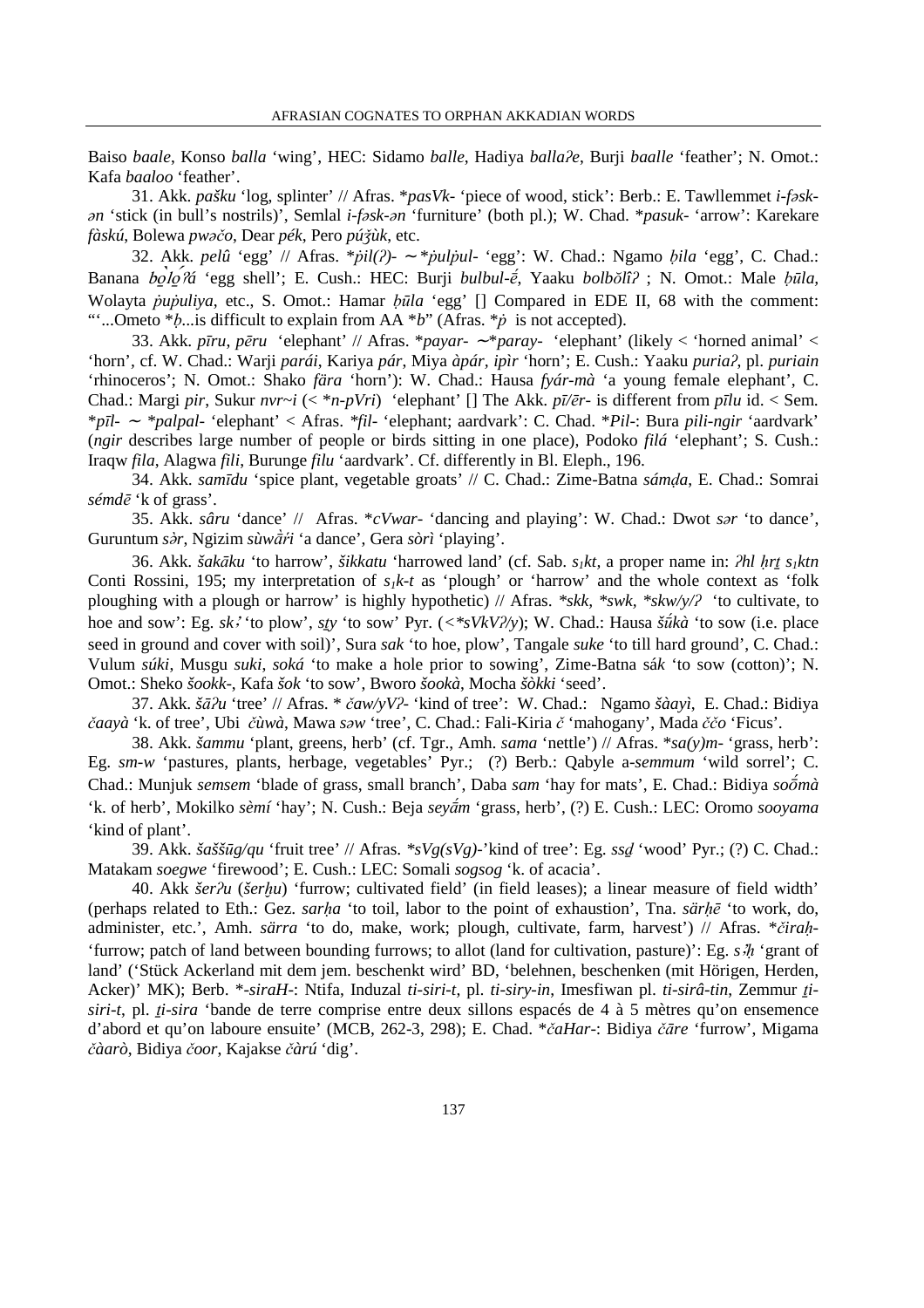41. Akk. sibāru 'pointed tool' // Afras. \*cibVr-: W. Chad. \*sibur- < \*cibur- 'knife': Sayanchi *sú*ḅ*or*, Buli *s*i*bìr*, Zul *sú*ḅ*úri*, Guus *su*ḅ*uur.* 

42. Akk. sibtu 'k. of clothes' // Afras.  $*cu/b$ - 'kind of clothes': (?) Eg. wdb 'cloth' 18 Dyn. (relevant, if  $d < *_{s}$ ); W. Chad.: Bolewa *suba* 'clothes', Ngamo *súbà*' 'man's robe', C. Chad.: Bachama subwe-to 'clothes'.

43. Akk. *tikk*- 'occiput, neck' // W. Chad. \**tiyuk*-: Mupun *took*, Chip *t* $\sigma$ *k*, Montol *tok*, Ankwe *tiy* $\partial$ *k* 'neck', Sura *tk* 'occiput'.

44. Akk. *z*ī*pu* 'sheep' // C. Chad. \*ʒ*i/uf-* 'he-goat': Higi *žìfa*, Kapsiki *žùfa*, Kola *zùvú,* Logone *z*ə*vgi*.

45. Akk. *z*ī*zu* 'Emmer' (considered a Sumerism; cf. Hbr. *Ziw*, I month of blossom = April-May, considered a lw. < Akk. *z*ī*m/wu* 'countenance, glow', the meaning shift looking strange) // Afras.\**z*ī*z*- ∼ \**ziw*- 'emmer, wheat': Eg. *zw-t* 'wheat' Pyr.; Berb.-Can.: Nefusa v*zza* 'to sow', Fuerteventura *te-zzez-es* (with a Spanish pl. ending) 'barley or wheat'; W. Chad.: Warji *z*ū*-na*, Kariya *zu*, Mburku žū Tsagu *zu-n* 'guinea-corn*,* sorghum',(?) C. Chad.: Uldem *zázáy* 'grains flowing from a torn sack'; E. Cush.: HEC: Kambatta *oze* 'grain, cereal' (<\**wVz-*, with metathesis). [] Cf. Mil. Sum.-Afras., 118; EDE I, 181.

#### **Acknowledgements:**

This study was carried out within the frames of the projects in comparative Semitic and Afrasian supported by the Russian Foundation for Sciences (Project 03-06-80435a), the Russian Foundation for the Humanities (Project 04-04-00324a), The Santa Fe Institute (The "Evolution of Human Languages" Project), and the Russian Jewish Congress (The "Tower of Babel" Project). My gratitude goes to these institutions as well as to Leonid Kogan, who consulted me about the Akkadian terms and Olga Stolbova whose Chadic database and comments I always recur to (some exceptional cases when I do not follow the recommendations of these learned colleagues are entirely my own responsibility).

#### **Abbreviations and conventions:**

- *c* alveolar voiceless affricate [ts]
- ʒ alveolar voiced affricate [dz]
- č palato-alveolar voiceless affricate [tš]
- ǯ palato-alveolar voiced affricate [dž]
- s hissing emphatic voiceless fricative
- $c$  emphatic voiceless affricate
- ẓ emphatic voiced affricate
- $\check{c}$  palato-alveolar emphatic affricate
- $\hat{s}$  lateral voiceless fricative
- $\hat{c}$  lateral voiceless affricate
- $\hat{c}$  lateral emphatic affricate
- ḳ*, q* emphatic velar stop
- $y$  uvular voiced fricative (Arabic "'ghain"')
- $h$  uvular voiceless fricative
- h uvular voiceless fricative (only in Egyptian)
- $h$  pharyngeal voiceless fricative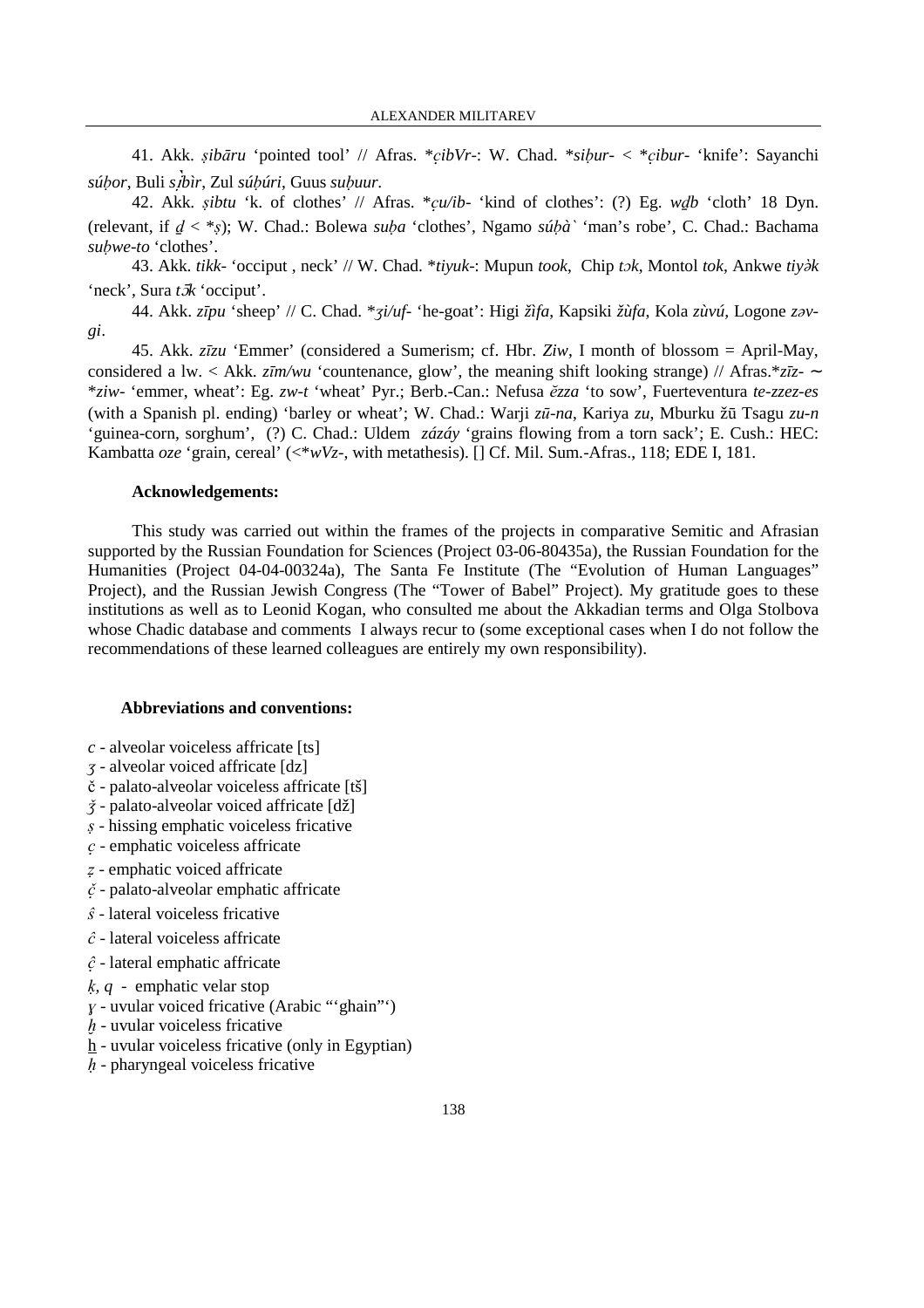- *h* laryngeal voiceless fricative
- *y* palatal resonant
- *-* separates affixed elements from the stem
- marks a reconstructed proto-form

*in reconstructed proto-forms:* 

- *V* renders a non-specified vowel, e.g. \**bVr* should be read 'either \**bar*, or \**bir*, or \**bur*'
- *H* renders a non-specified laryngeal or pharyngeal
- *S* renders a non-specified sibilant
- / when separates two symbols means 'or', e.g. \*ʔ*i/abar-* should be read 'either \*ʔ*ibar-* or \*ʔ*abar*-'
- a symbol in round brackets means 'with or without this symbol', e.g.  $*ba(w)r$  should be read '\**bawr-* or \**bar-'*
- ∼ means 'and' pointing to two or more co-existing proto-forms
- lw. loanword

## **Bibliographic References and Abbreviations:**

| AHw            | Soden, W. von., 1965-1981. Akkadisches Handwöterbuch. Wiesbaden.                                                                  |
|----------------|-----------------------------------------------------------------------------------------------------------------------------------|
| Bl. Beja Fauna | Blažek, V., 2003. Fauna in Beja Lexicon. Studia Semitica (FS A. Militarev).                                                       |
|                | Moscow, 230-294.                                                                                                                  |
| BK             | Biberstein-Kazimirski, A. de., 1860. Dictionnaire arabe-français. Paris.                                                          |
| Bl. Eleph.     | Blažek, V., 1994. Elephant, Hippopotamus and Others: On Some Ecological Aspects of<br>the Afroasiatic Homeland. AAS 3/2, 196-212. |
| Bl. Omot.      | Blažek, V., 2004. Lexicostatistical comparison of Omotic languages (ms.).                                                         |
| Br.            | Brockelmann, C., 1928. Lexicon Syriacum. Halle.                                                                                   |
| CAD            | Oppenheim, L., E. Reiner and M.T. Roth (ed.), 1956-. The Assyrian Dictionary of the                                               |
|                | Oriental Institute, the University of Chicago. Chicago.                                                                           |
| Conti Rossini  | Conti Rossini, K., 1931. Chrestomathia arabica meridionalis epigraphica edita et                                                  |
|                | glossario instructa. Rome.                                                                                                        |
| EDE I          | Takács, G., 1999. Etymological Dictionary of Egyptian, Vol. One: a Phonological                                                   |
|                | <i>Introduction.</i> Leiden, Boston (MA) & Cologne.                                                                               |
| EDE II         | Takács, G., 2001. <i>Etymological Dictionary of Egyptian</i> , Vol. Two: b-, p-, f-. Leiden,                                      |
|                | Boston (MA) & Cologne.                                                                                                            |
| EG             | Erman, A. & H. Grapow, 1957-71. Wörterbuch der aegyptischen Sprache I-VII. Berlin.                                                |
| <b>HSED</b>    | Orel, V. & O. Stolbova, 1995. Hamito-Semitic Etymological Dictionary. Materials for a                                             |
|                | Reconstruction. Leiden-New York-Köln.                                                                                             |
| LH             | Littmann E. & M.Höfner. W örterbuch der Tigre-Sprache. Tigre-deutsch-englisch.                                                    |
|                | Wiesbaden, 1956.                                                                                                                  |
| <b>MCB</b>     | Laoust, E., 1920. Mots et choses berbe $\square$ res. Paris.                                                                      |
|                | Mil. Sum.-Afras. Милитарев, А., 1984. Афразийско-шумерские лексические связи. Лингвистическая                                     |
|                | реконструкция и древнейшая история Востока. Тезисы и доклады конференции.                                                         |
|                | Часть 1, 58-61. Москва. (Militarev, A. Afrasian-Sumerian language contacts.                                                       |
|                | Preprinted abstracts and papers of the 1st National Conference "Language                                                          |
|                | Reconstruction and Prehistory of the Orient"', part 2, 35-53. Moscow.)                                                            |
| <b>PEC</b>     | Sasse, H.-J., 1979. The Consonant phonemes of Proto-East-Cushitic (PEC): a first                                                  |

approximation. *Afroasiatic Linguistics* 7/1, 1-67.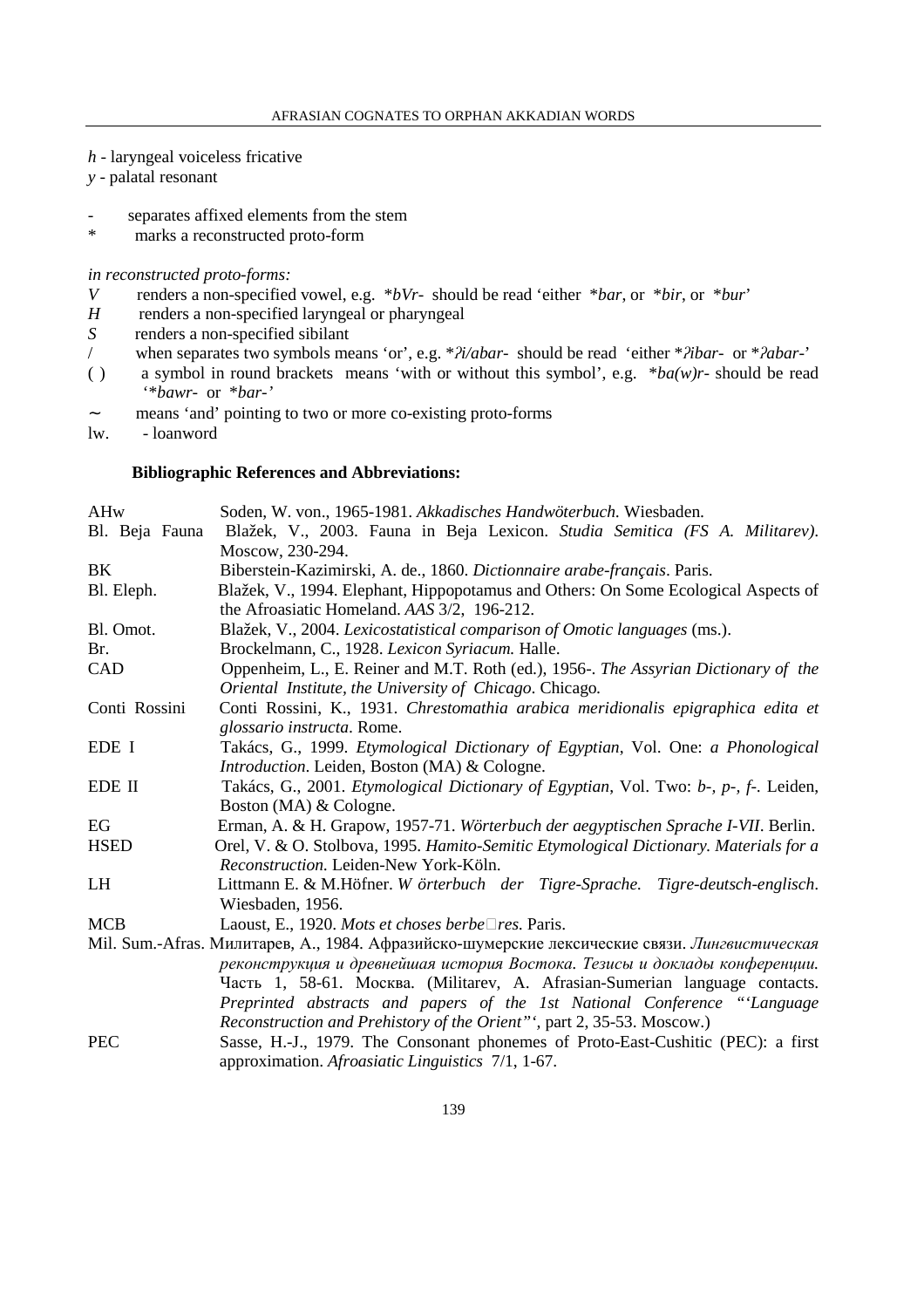#### SED I Militarev, A. and L. Kogan, 2000. *Semitic Etymogical Dictionary.* Vol*.* I: *Anatomy of Man and Animals*. Münster. SED II Militarev, A. and L. Kogan, 2005. *Semitic Etymogical Dictionary.* Vol*.* II: *Animal Names*. M□nster.

#### **Abbreviations of languages and language periods:**

Afras. - Afrasian (Afroasiatic, Semito-Hamitic); Akk. - Akkadian; Amh. - Amharic; Arab. - Arabic; Aram. - Aramaic; BD - Book of the Dead; Berb. - Berber; C. - Central; Chad. - Chadic; Cush. - Cushitic; Dyn. - Dynasty; E. - East; Eg. - Egyptian; Eth. - Ethiopian; Gez. - Geʕez; Gur. - Gurage; Har. - Harari; HEC - Highland East Cushitic; Hbr. - Hebrew; Hrs. - Harsusi; Jib. - Jibbali; Jud. - Judaic Aramaic; LEC - Lowland East Cushitic; Med. - Medical Texts; Mhr. - Mehri; MK - Middle Kingdom; Mnd. - Mandaic Aramaic; Mod. - Modern; MSA - Modern South Arabian; N. - North; NK - New Kingdom; OK - Old Kingdom; Omot. - Omotic; Pho. - Phoenician; Pyr. - Pyramid Texts; S. - South; Sab. - Sabaic; Sem. - Semitic; Soq. - Soqotri; Syr. - Syrian Aramaic; Tna. - Tigriñña (= Tigray); Tgr. - Tigre; Ugr. - Ugaritic; Urm. - Urmian Neo-Aramaic; W. - West.